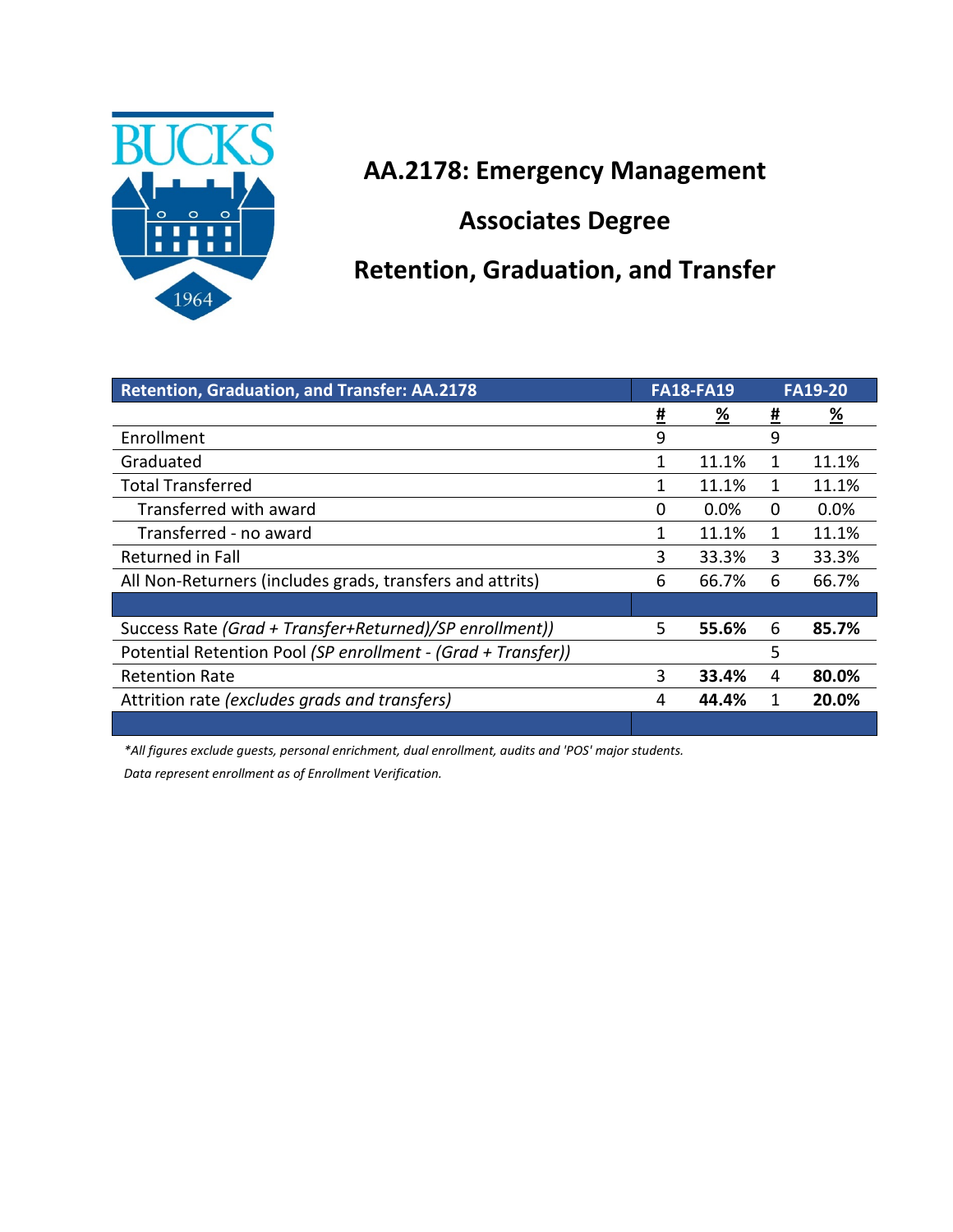

**AA.2178: Emergency Management Associates Degree Prior Learning Assessment (PLA) & Course Completion Rates**

**Prior Learning Assessment (PLA) Credits earned:**

| Program | Academic Year Internal PLA External PLA |   | <b>Total PLA</b> |
|---------|-----------------------------------------|---|------------------|
| AA.2178 | 2016-17                                 |   |                  |
|         | 2017-18                                 | 3 |                  |
|         | 2018-19                                 | 3 |                  |
|         | 2019-20                                 |   | 6                |
|         | 2020-21                                 |   |                  |

Note: Internal PLA is defined as PLA earned from Bucks' non-credit Fire School.

#### **Course Completion Rates:**

| <b>Program</b> | % of Courses Successfully Completed |
|----------------|-------------------------------------|
| AA.2178        | 100.0%                              |

Notes: "Successful Completion" is defined as earning a "C" or better in courses specific to the major. General Education courses are excluded. Until 2017, the AA.2178 program was deactivated.